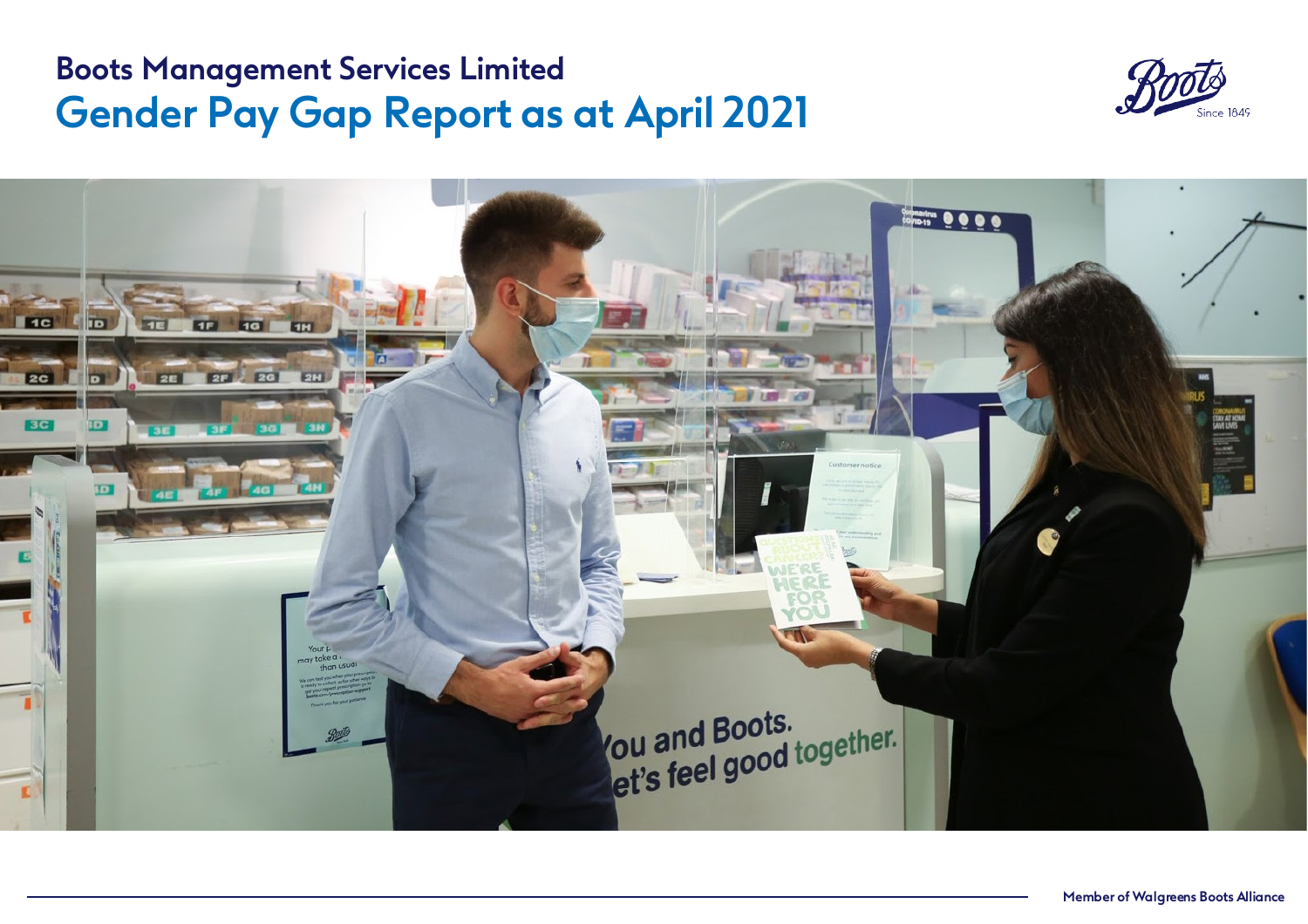### **A message from Seb**

It has been another year of progress for Boots with many accomplishments to celebrate, particularly with regard to the area of Diversity, Equity & Inclusion (DE&I). The COVID-19 pandemic has had an unimaginable effect on our patients, customers and team members alike. Despite the challenges it has brought, we have been able to minimise its effect in a number of areas, including maintaining normal pay rates for team memberswho were furloughed during the various periods of national lockdown.

Women make up over three quarters of our workforce and we have an inherent responsibility as a business to ensure we support all of our team members to develop and fulfil their aspirations at Boots.

Our 2021 gender pay gap report shows our median pay gap remains well below the UK national average and we continue to see a sustained reduction in our mean pay gap. The progress we have made so far is reassuring, but our journey continues as we maintain our focus on making further headway in the coming months and years.

We have a vision to create a culture where DE&I is at the centre of everything we do. We are stepping forward with our recently refreshed WBA goals and values to become an even more open, diverse and welcoming business; one where all team members can bring their authentic selves to the workplace and be heard.

We have made good progress towards our goals this year through a number of initiatives. In particular, our Women of WBA Business Resource Group has championed gender equity with academic research into the effect of the COVID-19 pandemic on women and their careers. In support of our ambition to increase the number of women in leadership roles, we have introduced mandatory diverse shortlists, interview panels and performance metrics relating to an increase in the number of women in those roles.

As we look ahead to our ambitions for the coming year, this work will continue with senior leader workshops on gender equity, company-wide training and support relating to the menopause, and a reciprocal mentoring scheme pilot to help leaders and their teams understand more about the lived experience of women in our organisation and the importance of allyship.

I remain incredibly proud to be part of a business that continues to champion our DE&I agenda and further a culture in which everyone can feelseen, heard and understood.





**SEB JAMES** Senior Vice President and Managing Director Boots, UK and ROI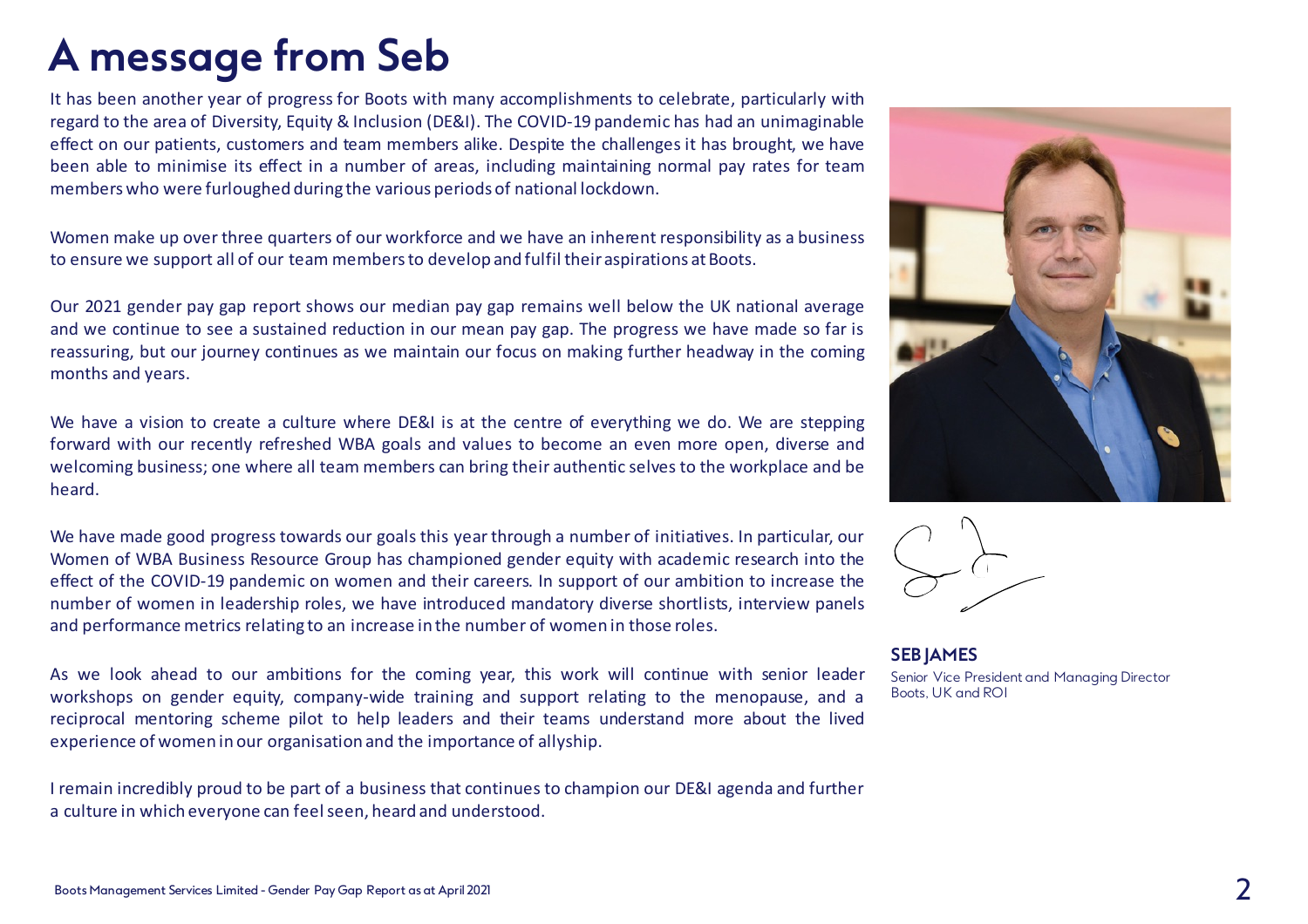# **Understanding pay gap reporting**

With 78% of our team members being female, gender equality is really important to us and the legislation continues to help us to look at things differently and identify ways we can work to further reduce our genderpay gap.

### **What is the difference between equal pay and a gender pay gap?**

A gender pay gap is different fromequal pay.

#### **Equal pay**

Equal pay is paying males and females equally for like work, work of equal value and work rated as equivalent. There has been legislation outlining equal pay obligations in the UK for over 50 years.



The legislation requires us to report our mean and median pay gap, bonus mean and median gap, the percentage of male and female team members who received a bonus payment and the percentage of males and femalesin each pay quarter.

#### **Gender pay gap**

A gender pay gap looks at the differences in pay between genders across groups of team members irrespective of the work they perform.

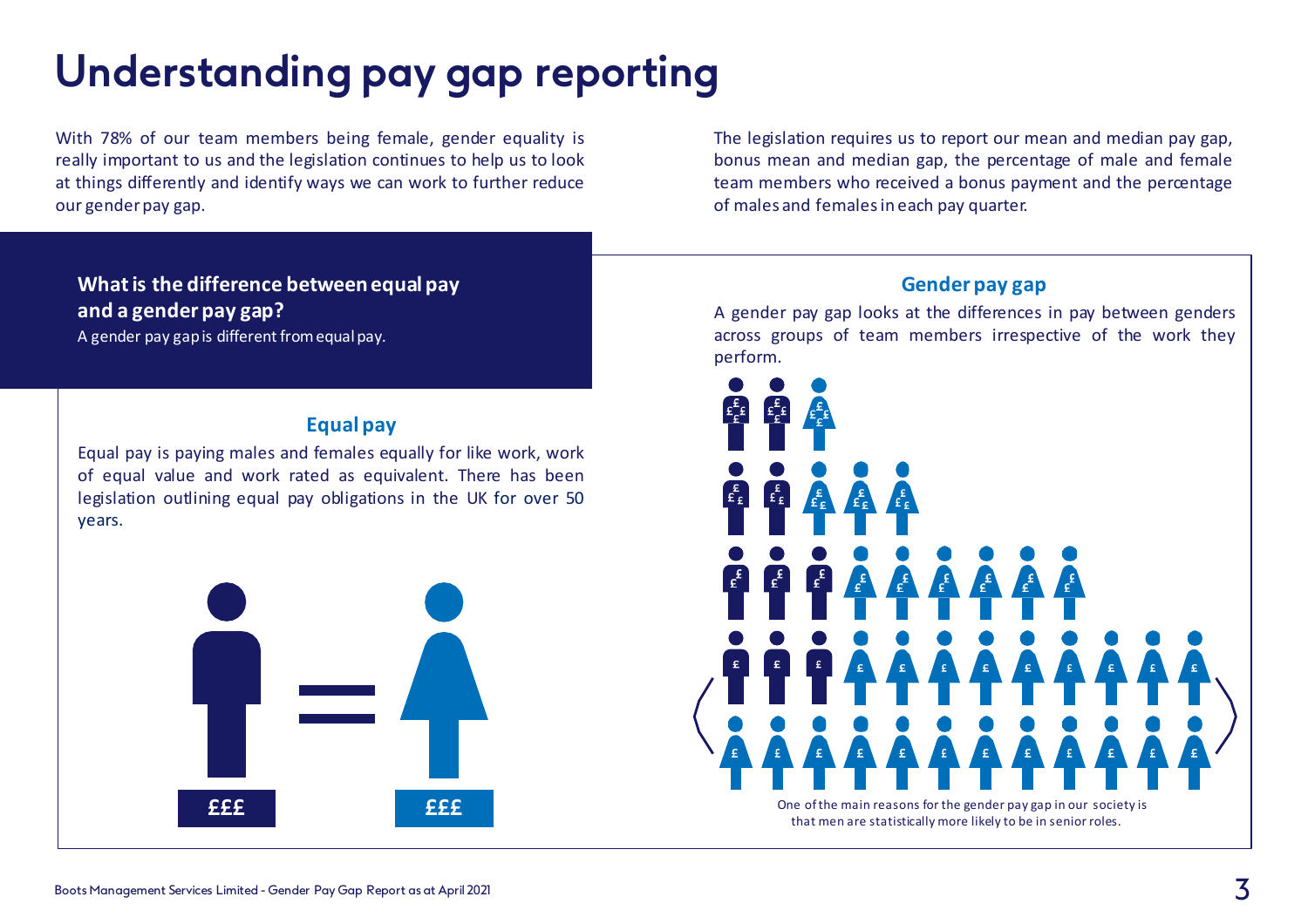## **Understanding pay gap reporting**

#### **How are the median and mean pay gaps calculated?**

The median is the middle point of a range of numbers and the mean is the average of a range of numbers. How do we calculate this for gender pay gapreporting?

**Median pay gap** – If all our male team members stood in a line in order of lowest hourly rate earned to highest and all females did the same, the median pay gap (as a percentage) is the difference in pay between the middle team member on the male line and the middle team member on the female line.

**Median pay gap**

**Mean pay gap** – If we add together all the hourly rates of male team members and calculate the average and do the same for female team members, the mean pay gap (as a percentage) is the difference in pay between the average male and female hourly rate.

#### **Mean pay gap**



#### **How is the bonus gap calculated?**

The mean and median bonus gaps are calculated in the same way as the gender pay gaps. However, this time we use the actual bonus paid to team members. We also report the number of male and female team members receiving a bonus (as a percentage of the total male and female population).

#### **How are the pay quarters calculated?**

Pay quarters are calculated by dividing all hourly rates paid across the business, from lowest to highest, into four equal sized groups of team members and calculating the percentage of males and femalesin each.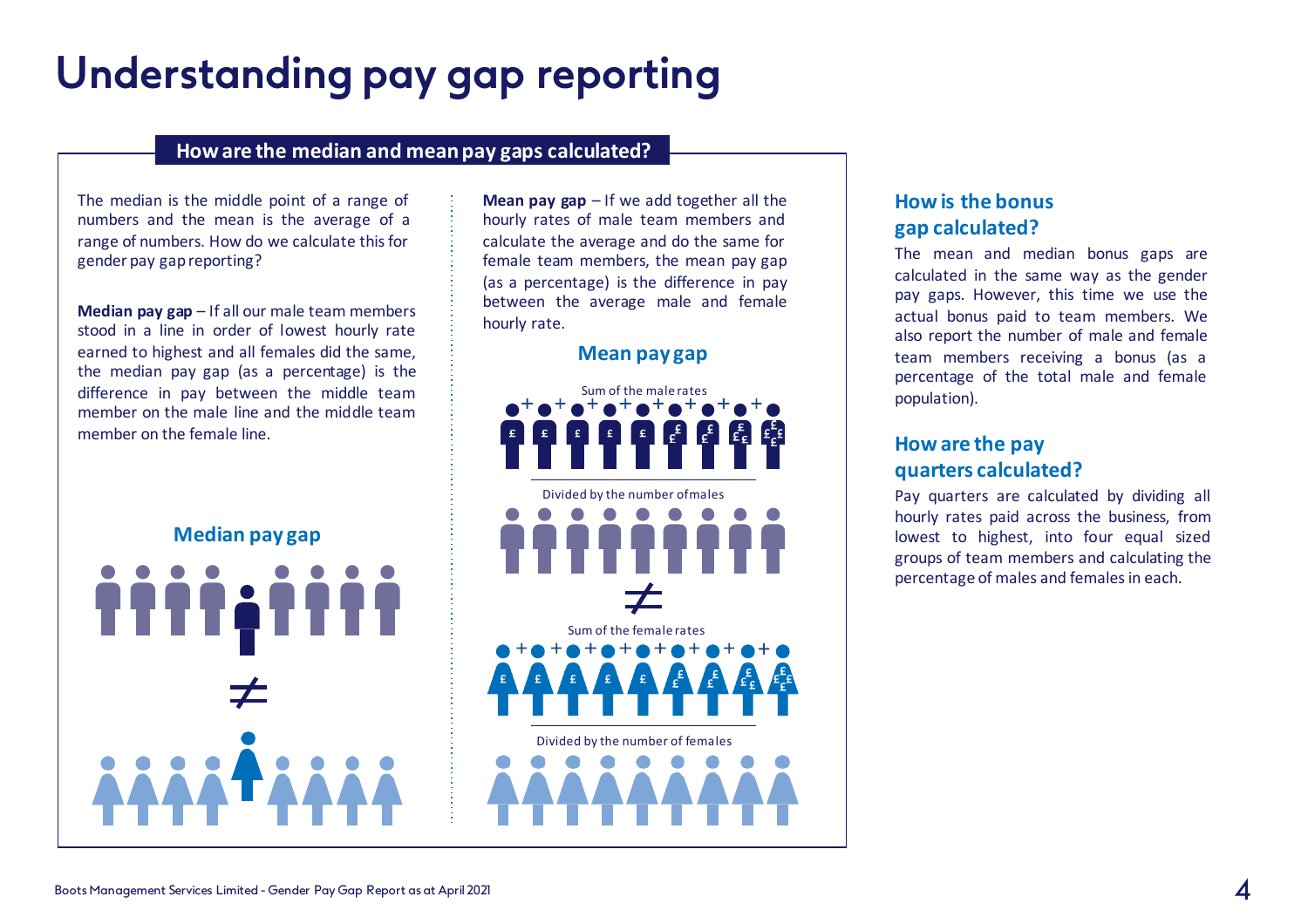### **Our 2021 results**

For the 12 months ending 5th April 2021



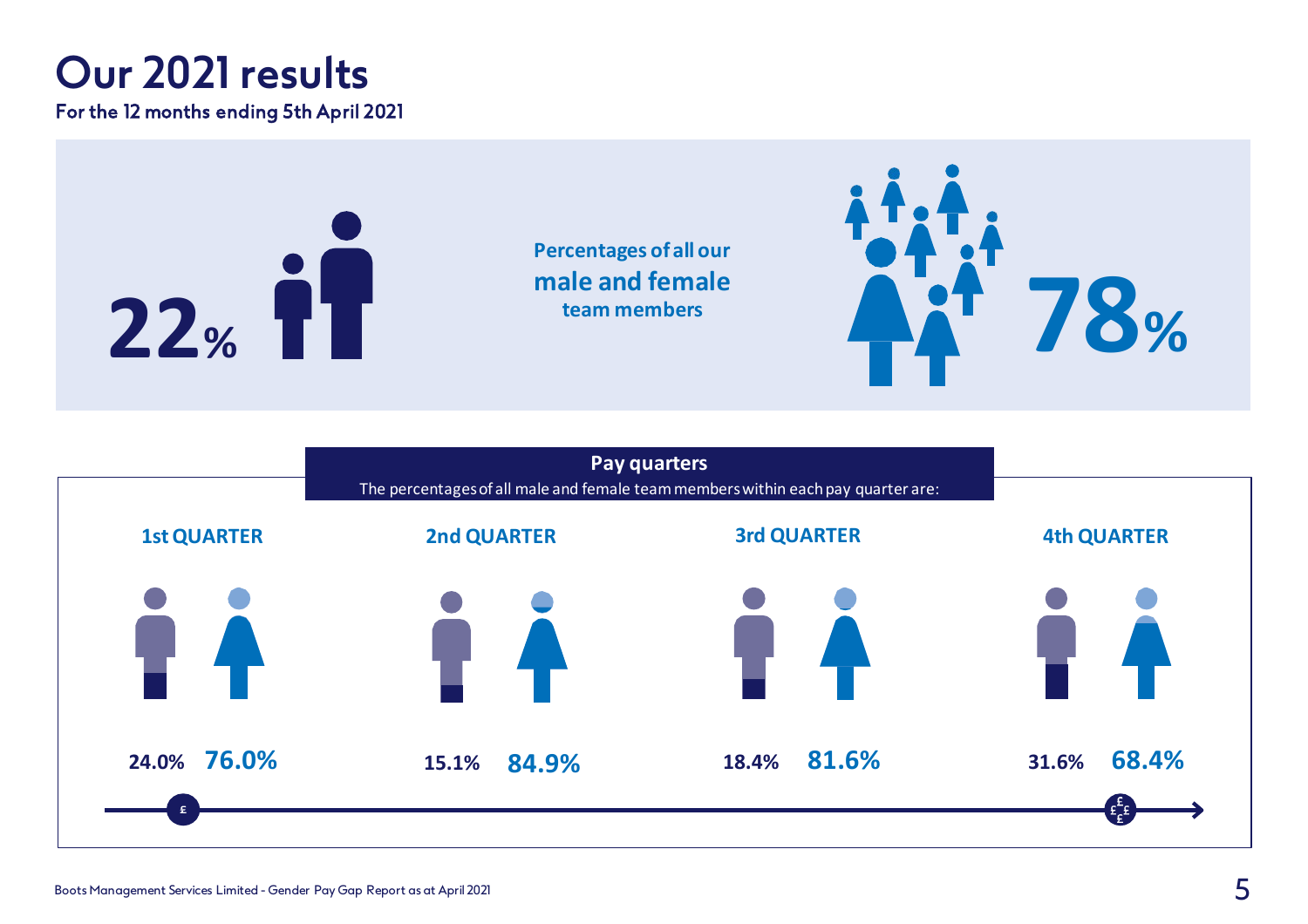### **Our 2021 results**

For the 12 months ending 5th April 2021



Median national pay gap 15.4%, mean national average pay gap 14.9% based onestimates from the Office for National Statistics' Annual Survey of Hours and Earnings 2021.

The structure of our workforce remains similar year on year. As a health & beauty retailer offering flexible and part-time working opportunities, a high proportion of our workforce continues to be women. For this reporting period, we have seen an increase of 2.3% of women in our 3rd quarter.

At 2.7%, our median pay gap remains significantly better than the national median pay gap. Our mean gap at 18.1% is a reduction of 0.4% year on year.



All bonuses paid in the year up to 5 April 2021 are used for the calculation of the bonus gap and all of our bonus schemes are gender neutral by design. The calculation is based on actual bonus paid rather than full-time equivalent and we have a high proportion of female team members who work part-time and received a pro-rated bonus.

We have seen that our median bonus gap has reduced. This year the median data points reflected payments under a Christmas gift scheme offering a single full-time equivalent payout value and no gap existed. Our mean bonus gap has increased by 13.3% but is similar to our 2019 result. This calculation is influenced by the variable performance of our different bonusschemesin any given year.